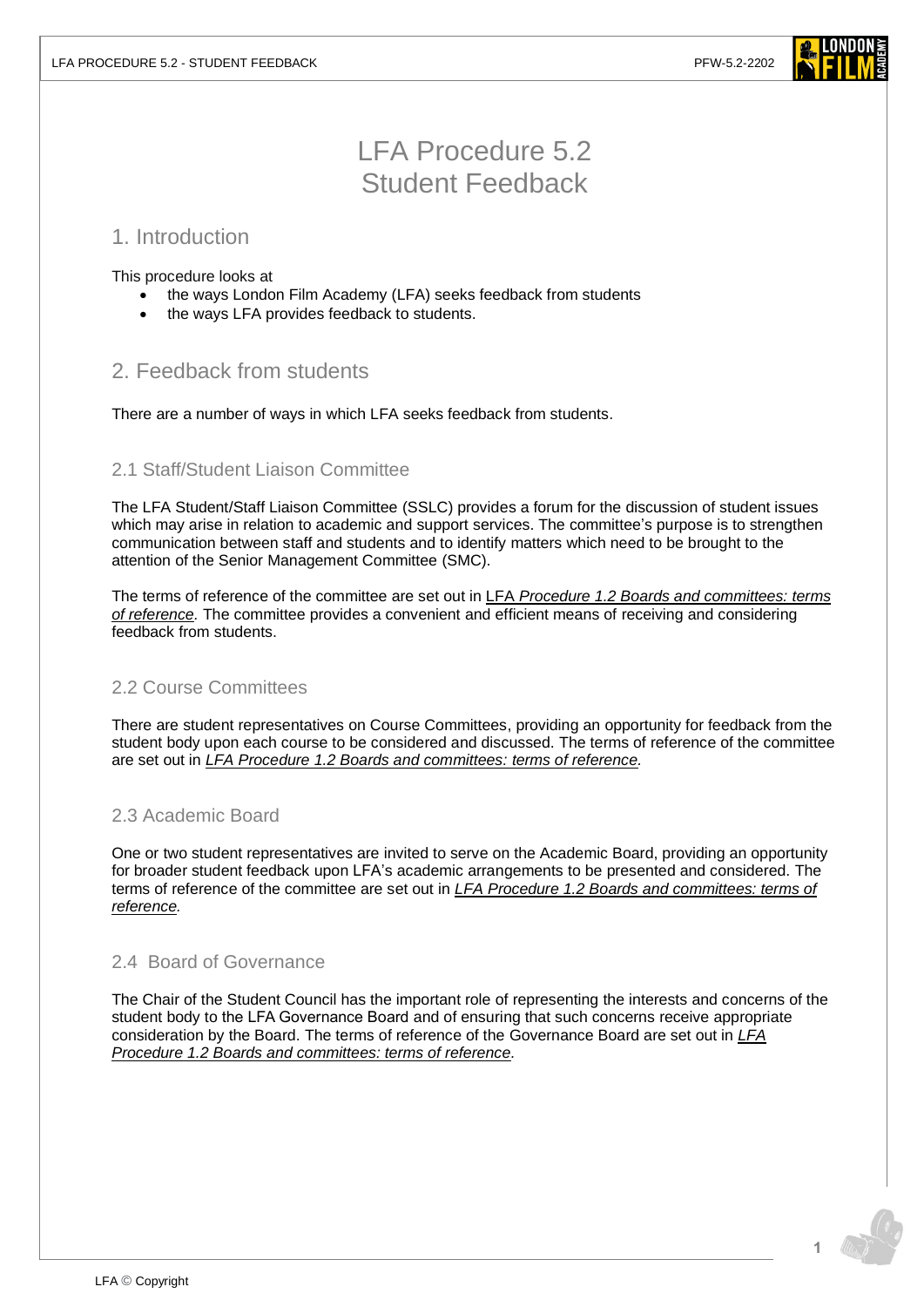

### 2.5 Evaluation of enrolment and induction

At around six weeks into the beginning of a student`s course, LFA will set up a one-to-one meeting to enable the student to comment upon the effectiveness of the enrolment and induction processes and whether the course is meeting the student's expectations.

#### 2.6 Evaluation of modules and of course overall

Formal opportunities are provided, by means of questionnaires, for students to comment upon and evaluate individual modules and their completed courses.

#### 2.7 Evaluation of whole course

At end of a course students are expected to complete an exit questionnaire where they can provide feedback on the course as a whole.

#### 2.8 National Student Survey

An independent evaluation of the course is conducted by the National Student Survey for BA students only. These are conducted in the final year of the student's time on the course and 18 months after graduation. This information is published on the LFA website for perspective students to view.

#### 2.9 Focus Groups

These are convened as a means of seeking, determining and considering student views whenever a significant issue arises.

## 3. Feedback to students

There are a number of ways in which LFA provides feedback to students.

#### 3.1 Staff/Student Liaison Committee

As noted in Section 2, this committee receives and considers feedback from students but it also provides a convenient and efficient means of transmitting and discussing LFA feedback to the overall student body.

#### 3.2 Assessment feedback and tutorials

At the start of each academic year students should be informed of the feedback opportunities available in that year and the main goals of feedback at that stage in their studies. Information must be provided in programme handbooks and course materials to inform students of the mechanisms by which they will receive feedback and the forms it will take for both formative and, where appropriate, summative work. At the start of each module, the teacher should explain how and when feedback will be provided. Students should also be given clear information on the assessment and grading process.

A range of academic, practical and personal feedback is provided to students by means of LFA's tutorial system, which is described in *LFA Procedure 5.5 - [Course and Technical Support.](https://www.londonfilmacademy.com/LFA_Procedure_5.5_Course_and-technical_support.pdf)*